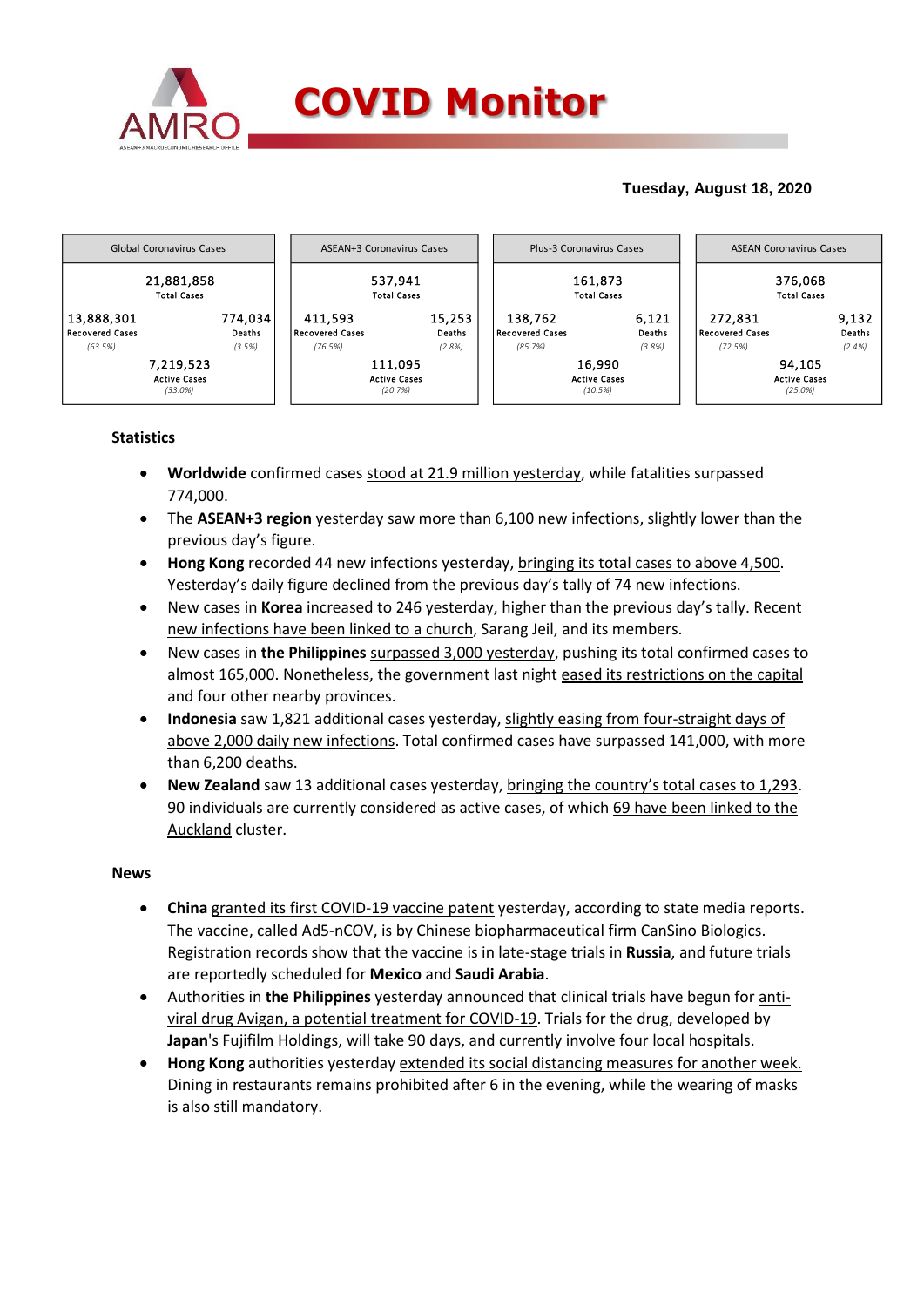

#### Overview of Confirmed COVID-19 Cases

| Economy              | Total      | Cases per 1M   | <b>New</b>  | <b>New Cases</b> | <b>New Cases</b> | ∆New        | ∆% New | <b>Total</b>  | <b>New</b>        | Fatality        | <b>Total</b>    | Recovery     | Active    |
|----------------------|------------|----------------|-------------|------------------|------------------|-------------|--------|---------------|-------------------|-----------------|-----------------|--------------|-----------|
|                      | Cases      | Population     | Cases       | per 1M Pop.      | $(7-day avg)^1$  | Cases       | Cases  | <b>Deaths</b> | <b>Deaths</b>     | <b>Rate (%)</b> | Recovered       | Rate $(%)2$  | Cases     |
| Global               | 21,881,858 |                | 209,672     |                  |                  | $-2,815$    | 1.0    | 774,034       | 2,971             | 3.5             | 13,888,301      | 63.5         | 7,219,523 |
| ASEAN+3              | 537,941    |                | 6,120       |                  |                  | $-739$      | 1.2    | 15,253        | 84                | 2.8             | 411,593         | 76.5         | 111,095   |
| Plus-3               | 161,873    |                | 955         |                  |                  | $-361$      | 0.6    | 6,121         | 10                | 3.8             | 138,762         | 85.7         | 16,990    |
| <b>ASEAN</b>         | 376,068    |                | 5,165       |                  |                  | $-378$      | 1.4    | 9,132         | 74                | 2.4             | 272,831         | 72.5         | 94,105    |
| China                | 84,871     | 60             |             | 0.0              |                  | 0           | 0.0    |               | $\mathbf 0$       | 5.5             |                 |              | 599       |
|                      | 4,524      | 593            | 22<br>44    | 5.8              |                  | $-30$       | 1.0    | 4,634<br>69   | 0                 | 1.5             | 79,638<br>3,599 | 93.8<br>79.6 | 856       |
| Hong Kong, China     |            |                |             |                  |                  | $-380$      |        |               |                   |                 |                 |              |           |
| Japan                | 56,717     | 451            | 643<br>246  | 5.1<br>4.7       |                  | 49          | $1.1$  | 1,112<br>306  | 9<br>$\mathbf{1}$ | 2.0             | 41,591          | 73.3         | 14,014    |
| Korea                | 15,761     | 303            |             |                  |                  |             | 1.6    |               |                   | 1.9             | 13,934          | 88.4         | 1,521     |
| Indonesia            | 141,370    | 524            | 1,821       | 6.7              |                  | $-260$      | 1.3    | 6,207         | 57                | 4.4             | 94,458          | 66.8         | 40,705    |
| Malaysia             | 9,212      | 277            | 12          | 0.4              |                  | $-13$       | 0.1    | 125           | $\pmb{0}$         | 1.4             | 8,876           | 96.4         | 211       |
| Philippines          | 164,474    | 1,495          | 3,221       | 29.3             |                  | $-114$      | 2.0    | 2,681         | 16                | 1.6             | 112,759         | 68.6         | 49,034    |
| Singapore            | 55,838     | 9,793          | 91          | 16.0             |                  | 5           | 0.2    | 27            | 0                 | 0.0             | 52,350          | 93.8         | 3,461     |
| Thailand             | 3,378      | 50             | $\mathsf 0$ | 0.0              |                  | $-2$        | 0.0    | 58            | 0                 | 1.7             | 3,194           | 94.6         | 126       |
|                      |            |                |             |                  |                  |             |        |               |                   |                 |                 |              |           |
| Brunei Darussalam    | 142        | 315            | 0           | 0.0              |                  | 0           | 0.0    | 3             | 0                 | 2.1             | 139             | 97.9         | 0         |
| Cambodia             | 273        | 16             | 0           | 0.0              |                  | $\mathsf 0$ | 0.0    | $\mathbf 0$   | 0                 | 0.0             | 238             | 87.2         | 35        |
| Lao PDR              | 22         | $\overline{3}$ | 0           | 0.0              |                  | 0           | 0.0    | 0             | 0                 | 0.0             | 19              | 86.4         | 3         |
| Myanmar              | 376        | $\overline{7}$ | 1           | 0.0              |                  | 0           | 0.3    | 6             | 0                 | 1.6             | 331             | 88.0         | 39        |
| Vietnam              | 983        | 10             | 19          | 0.2              |                  | 6           | 2.0    | 25            | 1                 | 2.5             | 467             | 47.5         | 491       |
|                      |            |                |             |                  |                  |             |        |               |                   |                 |                 |              |           |
| Belgium              | 78,534     | 6,819          | 211         | 18.3             |                  | $-243$      | 0.3    | 9,944         | 5                 | 12.7            | 18,003          | 22.9         | 50,587    |
| France               | 242,650    | 3,733          | 3,305       | 50.9             |                  | 3,305       | 1.4    | 30,302        | 23                | 12.5            | 72,408          | 29.8         | 139,940   |
| Germany              | 226,700    | 2,732          | 1,693       | 20.4             |                  | 1,174       | 0.8    | 9,236         | $\,1\,$           | 4.1             | 202,249         | 89.2         | 15,215    |
| Italy                | 254,235    | 4,221          | 320         | 5.3              |                  | $-157$      | 0.1    | 35,400        | 4                 | 13.9            | 203,968         | 80.2         | 14,867    |
| Netherlands          | 64,980     | 3,760          | 512         | 29.6             |                  | $-67$       | 0.8    | 6,194         | ÷,                | 9.5             |                 | ٠            |           |
| Spain                | 359,082    | 7,662          | 16,269      | 347.1            |                  | 16,269      | 4.7    | 28,752        | 29                | 8.0             | 150,376         | 41.9         | 53,521    |
| Switzerland          | 38,252     | 4,424          | 128         | 14.8             |                  | $-72$       | 0.3    | 1,991         | ł,                | 5.2             | 33,300          | 87.1         | 2,961     |
| United Kingdom       | 321,064    | 4,774          | 721         | 10.7             |                  | $-390$      | 0.2    | 46,791        | ÷.                | 14.6            | $\sim$          | $\sim$       |           |
|                      |            |                |             |                  |                  |             |        |               |                   |                 |                 |              |           |
| Brazil               | 3,359,570  | 15,894         | 19,373      | 91.7             |                  | $-3,728$    | 0.6    | 108,536       | 684               | 3.2             | 2,699,080       | 80.3         | 551,954   |
| Canada               | 124,218    | 3,285          | 214         | 5.7              |                  | 35          | 0.2    | 9,075         | $\mathbf{1}$      | 7.3             | 110,433         | 88.9         | 4,710     |
| Chile                | 387,502    | 19,915         | 1,556       | 80.0             |                  | $-488$      | 0.4    | 10,513        | 61                | 2.7             | 360,385         | 93.0         | 16,604    |
| Mexico               | 525,733    | 4,137          | 3,571       | 28.1             |                  | $-877$      | 0.7    | 57,023        | 266               | 10.8            | 430,840         | 82.0         | 37,870    |
| Peru                 | 535,946    | 16,328         | 10,143      | 309.0            |                  | 636         | 1.9    | 26,281        | 206               | 4.9             | 370,717         | 69.2         | 138,948   |
| <b>United States</b> | 5,410,174  | 16,342         | 34,260      | 103.5            |                  | $-7,470$    | 0.6    | 170,146       | 445               | 3.1             | 1,865,580       | 34.5         | 3,374,448 |
|                      |            |                |             |                  |                  |             |        |               |                   |                 |                 |              |           |
| Australia            | 23,773     | 915            | 215         | 8.3              |                  | $-56$       | 0.9    | 438           | 17                | 1.8             | 14,536          | 61.1         | 8,799     |
| India                | 2,702,681  | 1,973          | 55,018      | 40.2             |                  | $-2,693$    | 2.1    | 51,797        | 876               | 1.9             | 1,977,671       | 73.2         | 673,213   |
| Iran                 | 345,450    | 4,105          | 2,247       | 26.7             |                  | 114         | 0.7    | 19,804        | 165               | 5.7             | 299,157         | 86.6         | 26,489    |
| Russia               | 925,558    | 6,313          | 4,839       | 33.0             |                  | $-72$       | 0.5    | 15,707        | 54                | 1.7             | 734,573         | 79.4         | 175,278   |
| Saudi Arabia         | 299,914    | 8,627          | 1,372       | 39.5             |                  | 145         | 0.5    | 3,436         | 28                | 1.1             | 268,385         | 89.5         | 28,093    |
| South Africa         | 589,886    | 9,878          | 2,541       | 42.5             |                  | $-1,151$    | 0.4    | 11,982        | 143               | 2.0             | 477,671         | 81.0         | 100,233   |

Source: Haver Analytics, sourced from John Hopkins University; AMRO staff calculations.

Notes: New cases since previous day. Δ% refers to percentage change since previous day. Fatality rate measured as deaths per confirmed infections.

1/ Since January 31, 2020. 2/ Recovery rate is a proxy for the stage of the cycle.

Data as of 17/8/2020